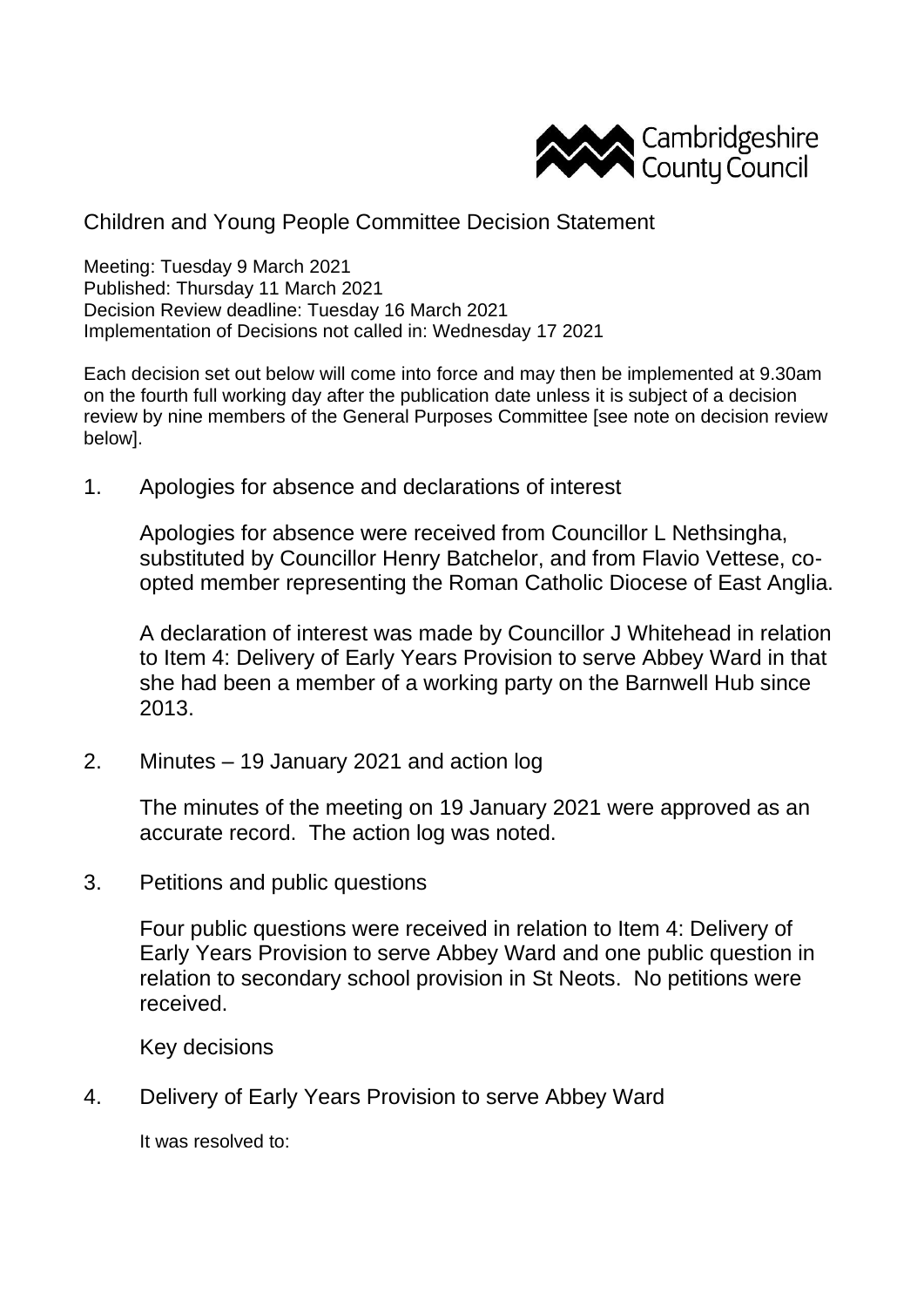- a) Note and comment on the report and consider each option for the future delivery of sessional (pre-school) early years provision to serve the Abbey ward in Cambridge City, in particular taking account of officers' assessment that the Council will continue to be able to meet its duty to secure sufficient and suitable early years places irrespective of which option is implemented.
- b) Note the views of the Local Member.
- c) Endorse the officer recommendation that that the provision, currently provided by Seesaw Pre-school, remain in its current accommodation on the site of Galfrid Primary School.
- 5. Housing Related Support Services

It was resolved to:

- a) Agree the proposed Procurement Approach.
- b) Approve the recommissioning of Housing Related Support services for young people for a contract period of seven years and total value of £11,253,935.
- c) Agree to delegate the responsibility to award the contract to the Executive Director of People and Communities, in consultation with the Chair of the Children and Young People Committee.

Other decisions

6. Finance Monitoring Report

It was resolved to review and comment on the report.

7. Service Director's Report: Children and Safeguarding

It was resolved to:

- a) Note and comment on the key performance information and actions being taken to continue to improve outcomes in children's services.
- b) Note and comment on the continuing work by all in children's services, including our foster carers, to support children, young people and families through the continuing pandemic.
- 8. Young People Not in Education, Employment or Training

It was resolved to: